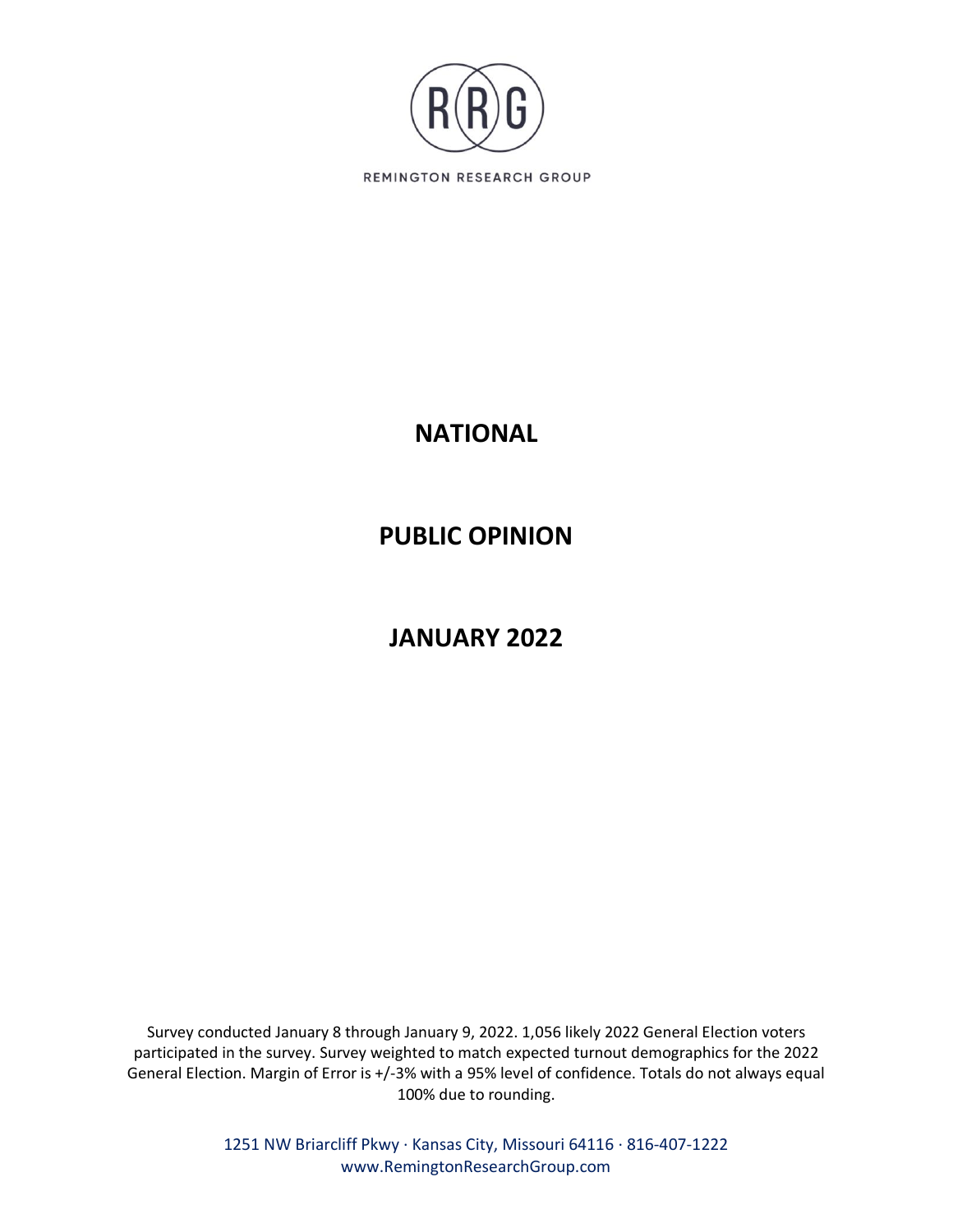

Q1: For trophy hunters, the primary motivation behind the kill is to obtain animal parts (such as the heads, claws, bones, and hides) or for bragging rights and posing for photos. Even if the meat is eaten, that is *not* the primary motivation for trophy hunts. Every year hundreds of thousands of animals, including imperiled species like elephants, bears, giraffes, wolves, and lions, are killed by trophy hunters. Do you support or oppose trophy hunting?

Support: 17% Oppose: 76% Not sure: 7%

Q2: Native carnivores such as wolves, bears and mountain lions manage their own populations naturally, based on their own biology, available food, and habitat. However, conservation biologists warn that trophy hunting could irreparably harm their populations. Do you think the U.S. should ban trophy hunting of native carnivores in the U.S.?

Yes: 64% No: 26% Not sure: 10%

Q3: What is your level of support or opposition to the trophy hunting of the following native U.S. animals: Black bears

Strongly oppose: 58% Somewhat oppose: 18% Somewhat support: 3% Strongly support: 13% No opinion: 7%

Q4: What is your level of support or opposition to the trophy hunting of the following native U.S. animals: Mountain lions (also known as cougars)

Strongly oppose: 64% Somewhat oppose: 11% Somewhat support: 5% Strongly support: 13% No opinion: 13%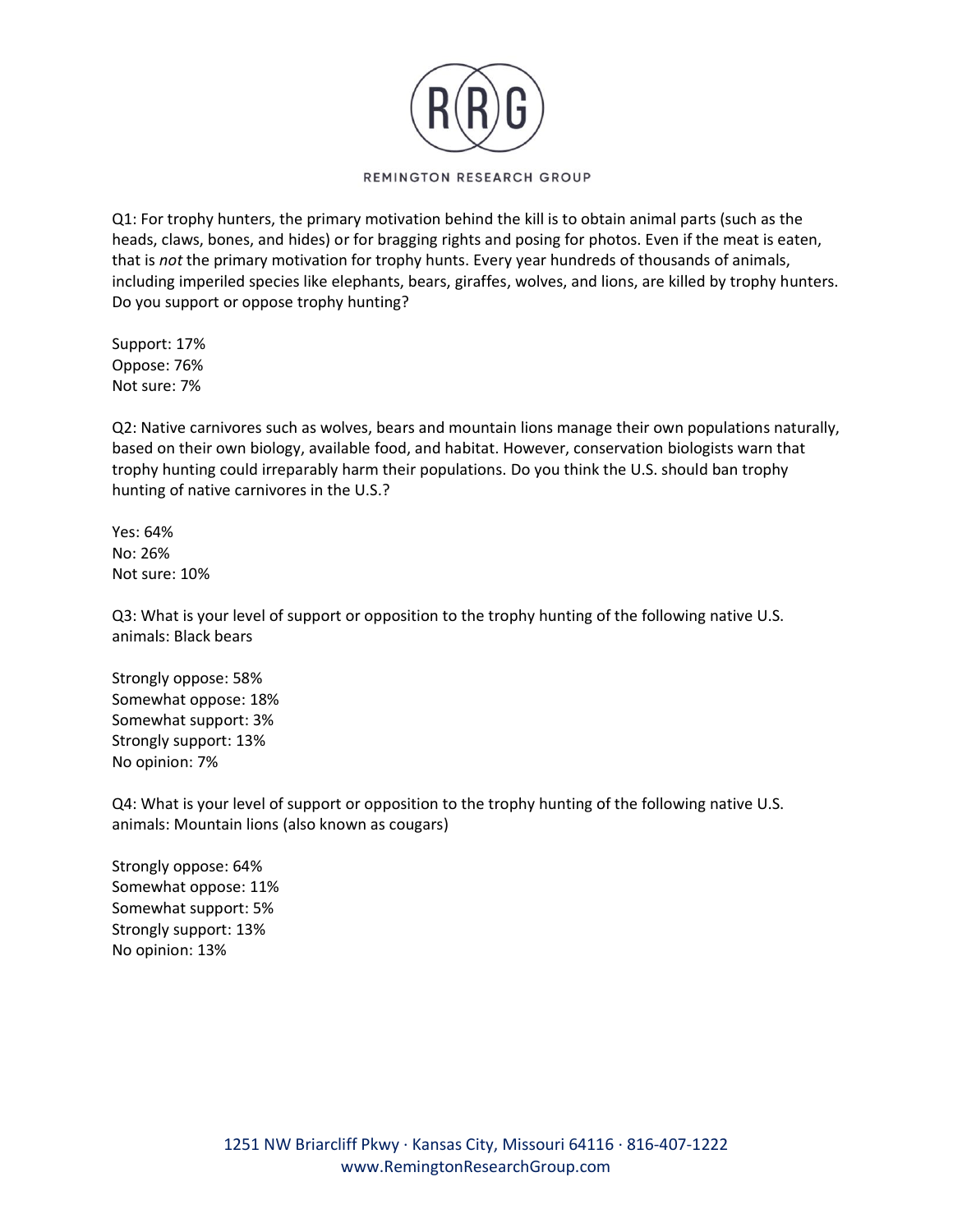

Q5: What is your level of support or opposition to the trophy hunting of the following native U.S. animals: Wolves

Strongly oppose: 64% Somewhat oppose: 11% Somewhat support: 6% Strongly support: 14% No opinion: 6%

Q6: What is your level of support or opposition to the trophy hunting of the following native U.S. animals: Bobcats

Strongly oppose: 63% Somewhat oppose: 13% Somewhat support: 2% Strongly support: 14% No opinion: 7%

Q7: What is your level of support or opposition to the trophy hunting of the following native U.S. animals: Grizzly bears

Strongly oppose: 63% Somewhat oppose: 10% Somewhat support: 8% Strongly support: 12% No opinion: 7%

Q8: What is your level of support or opposition to the trophy hunting of the following native U.S. animals: Coyotes

Strongly oppose: 52% Somewhat oppose: 16% Somewhat support: 10% Strongly support: 17% No opinion: 5%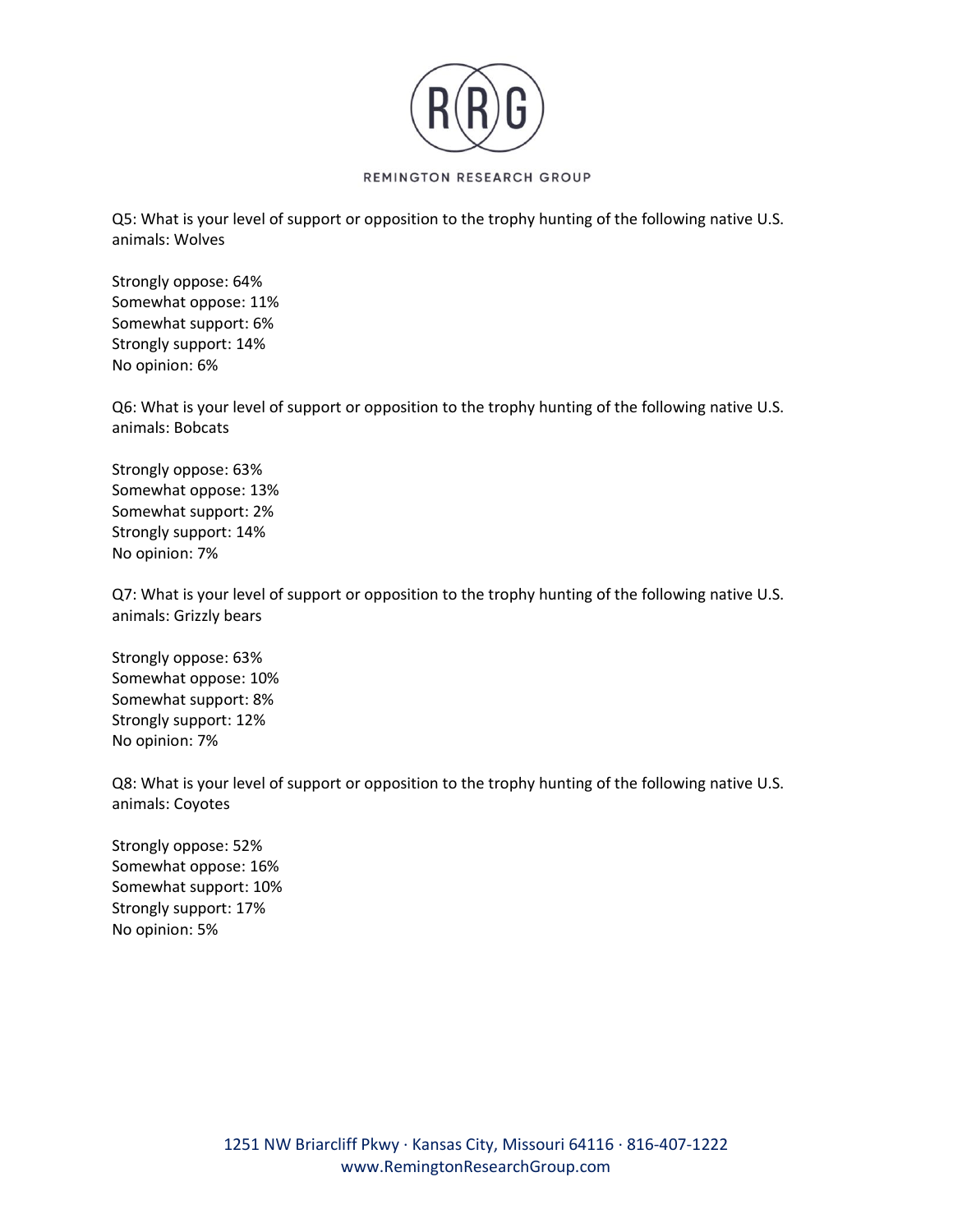

Q9: What is your level of support or opposition to the trophy hunting of the following native U.S. animals: Foxes

Strongly oppose: 68% Somewhat oppose: 10% Somewhat support: 6% Strongly support: 12% No opinion: 4%

Q10: Every year, the trophy hunting organization Safari Club International holds an auction at their annual convention, where trophy hunting trips for hundreds of rare and iconic animals around the world, as well as hunting trophies and animal parts, are sold to the highest bidder. These items include taxidermy of bear cubs, elephant ears with paintings on them and knives made from giraffe bones. Do you support or oppose auctioning off these kinds of trips and items?

Support: 19% Oppose: 76% Not sure: 15%

Q11: Wildlife killing contests are a form of trophy hunting in which participants compete in organized events to kill the most, the largest, or even the smallest animals of a given wildlife species for cash and prizes. The wildlife targeted are not killed for their meat or fur and their bodies are often thrown away after the contest is over. Hundreds of bobcats, foxes, coyotes, raccoons, squirrels, or other animals may be killed and tossed away at a single contest, and hundreds of these events are held every year across the U.S. Do you support or oppose wildlife killing contests?

Support: 14% Oppose: 80% Not sure: 6%

Q12: Some wildlife species that are hunted for trophies are listed under the federal Endangered Species Act as "endangered," meaning they are currently in danger of extinction, or "threatened," meaning they are or are likely to become endangered within the foreseeable future. The U.S. spends millions of dollars every year on programs to recover species listed under the Endangered Species Act. Do you support or oppose allowing the import into the U.S. of trophies of species listed as "endangered" or "threatened" under the Endangered Species Act?

Support: 19% Oppose: 65% Not sure: 16%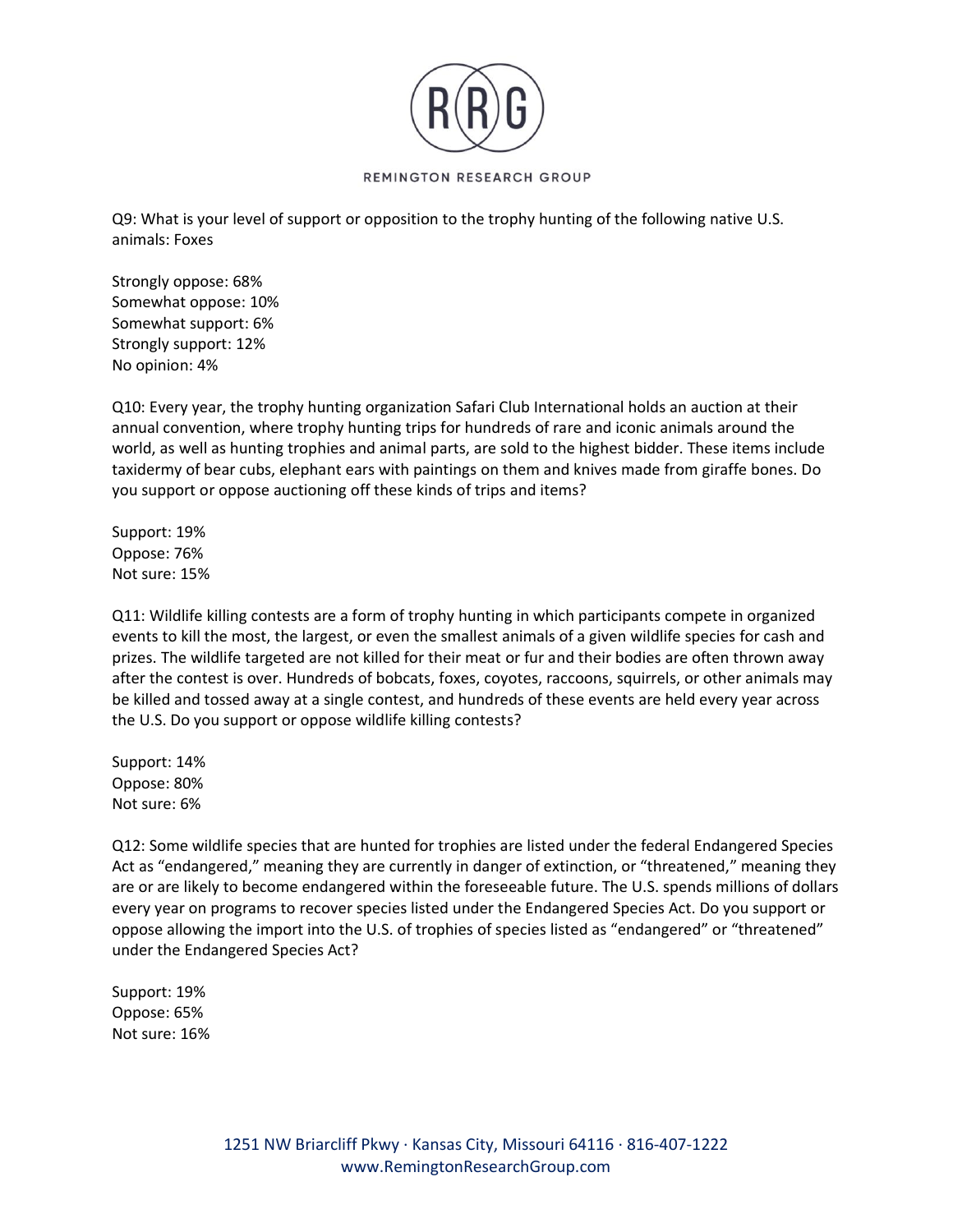

Q13: African lions and elephants are listed as "threatened with extinction" under the Endangered Species Act but are still highly coveted trophies as members of the trophy hunting group Safari Club International's "African Big Five." Knowing this, where do you stand on the trophy hunting of elephants and lions and allowing Americans to import the animal or body parts into the country for trophies?

Support: 10% Oppose: 82% Not sure: 8%

Q14: If your lawmaker(s) *support* trophy hunting, would that make you more likely, or less likely, to vote for them?

More likely: 12% Less likely: 71% No difference: 17%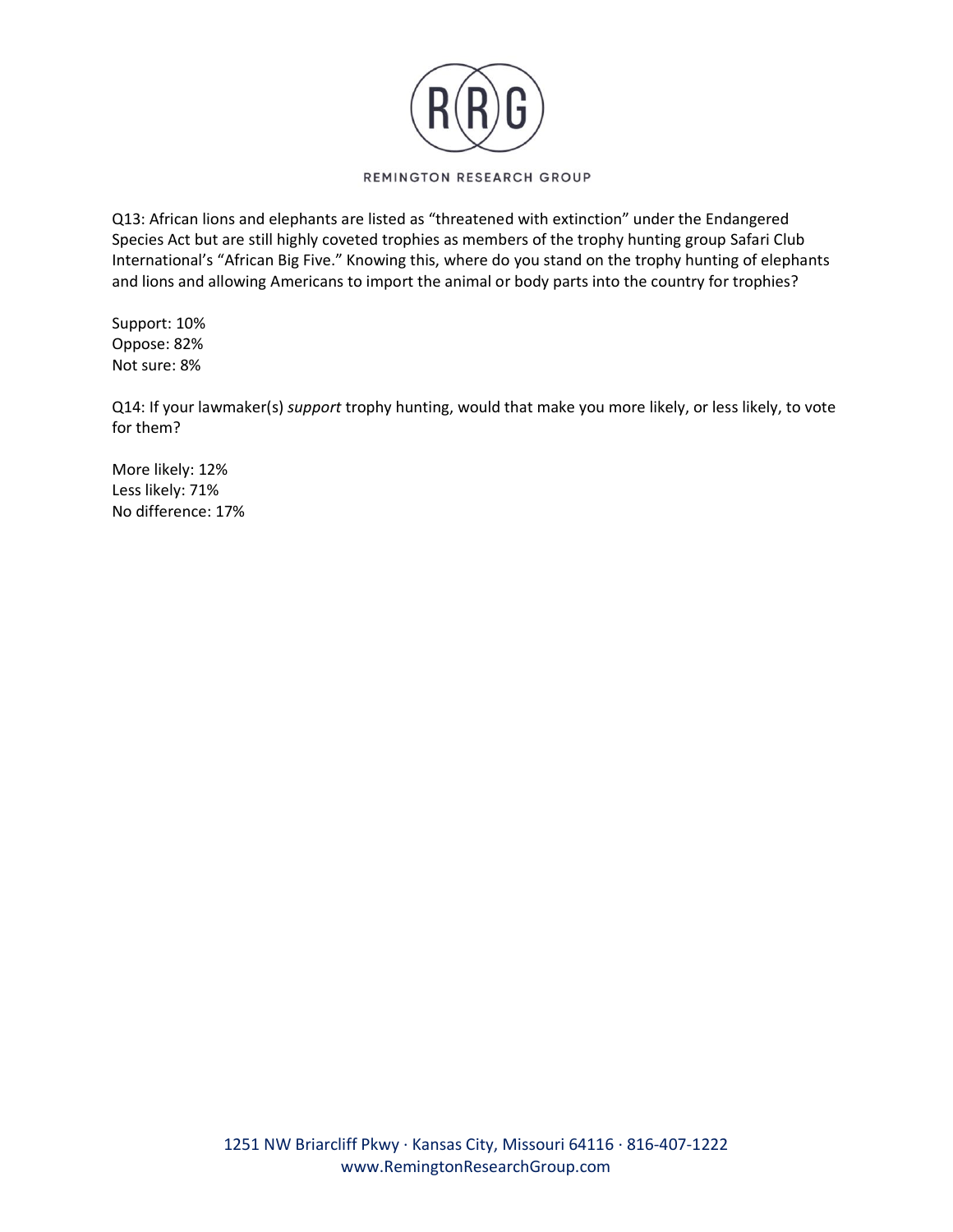

Q1: For trophy hunters, the primary motivation behind the kill is to obtain animal parts (such as the heads, claws, bones, and hides) or for bragging rights and posing for photos. Even if the meat is eaten, that is *not* the primary motivation for trophy hunts. Every year hundreds of thousands of animals, including imperiled species like elephants, bears, giraffes, wolves, and lions, are killed by trophy hunters. Do you support or oppose trophy hunting?

Support: 17% Oppose: 76% Not sure: 7%

|                |     |     | Column % Republican Democrat Non-Partisan |
|----------------|-----|-----|-------------------------------------------|
| <b>Support</b> | 22% | 7%  | 24%                                       |
| <b>Oppose</b>  | 73% | 84% | 67%                                       |
| Not sure       | 5%  | 9%  | 9%                                        |
|                |     |     |                                           |

*Table 1. Q1 by PARTY*

| Column % V con S con Mod |     |     |     | Prog |
|--------------------------|-----|-----|-----|------|
| <b>Support</b>           | 24% | 12% | 16% | 15%  |
| Oppose                   | 70% | 77% | 78% | 77%  |
| <b>Not sure</b>          | 5%  | 12% | 6%  | 9%   |
| Table 2. Q1 by IDEOLOGY  |     |     |     |      |

| Column %              | Female | Male |  |  |
|-----------------------|--------|------|--|--|
| <b>Support</b>        | 13%    | 21%  |  |  |
| <b>Oppose</b>         | 81%    | 70%  |  |  |
| <b>Not sure</b>       | 9%     |      |  |  |
| Table 3. Q1 by GENDER |        |      |  |  |

1251 NW Briarcliff Pkwy ∙ Kansas City, Missouri 64116 ∙ 816-407-1222 www.RemingtonResearchGroup.com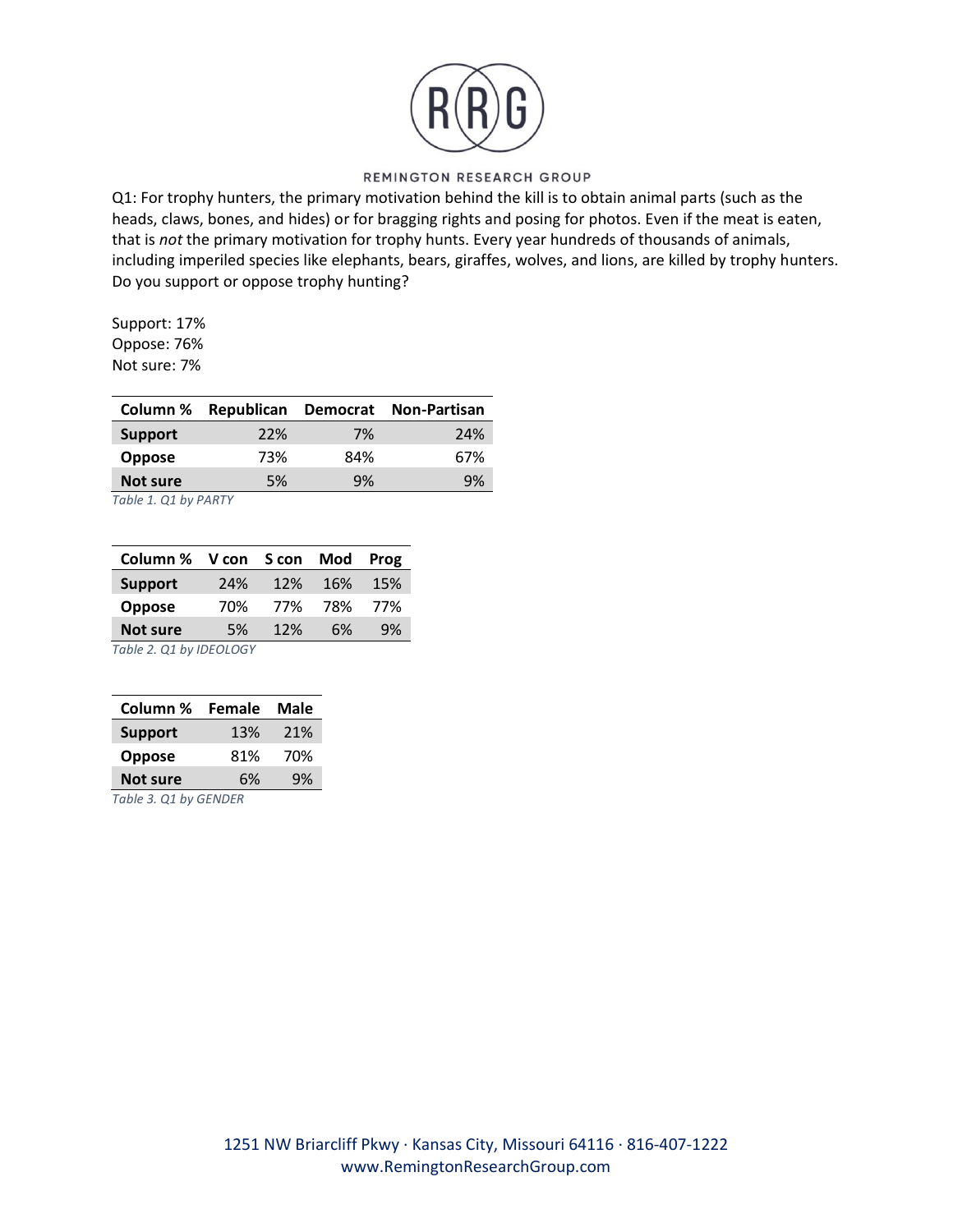

Q2: Native carnivores such as wolves, bears and mountain lions manage their own populations naturally, based on their own biology, available food, and habitat. However, conservation biologists warn that trophy hunting could irreparably harm their populations. Do you think the U.S. should ban trophy hunting of native carnivores in the U.S.?

Yes: 64% No: 26% Not sure: 10%

|            |     |     | Column % Republican Democrat Non-Partisan |
|------------|-----|-----|-------------------------------------------|
| <b>Yes</b> | 52% | 77% | 60%                                       |
| No         | 34% | 17% | 31%                                       |
| Not sure   | 14% | 6%  | 8%                                        |
|            |     |     |                                           |

*Table 4. Q2 by PARTY*

| Column % V con S con Mod Prog |     |     |             |     |
|-------------------------------|-----|-----|-------------|-----|
| <b>Yes</b>                    | 48% |     | 45% 74% 72% |     |
| No                            | 37% |     | 34% 22% 20% |     |
| <b>Not sure</b>               | 15% | 21% | 4%          | .8% |
| Table 5. Q2 by IDEOLOGY       |     |     |             |     |

| Column % Female Male |     |     |
|----------------------|-----|-----|
| Yes                  | 63% | 66% |
| No                   | 26% | 26% |
| <b>Not sure</b>      | 11% | 8%  |
| _ _ _ _ .            |     |     |

*Table 6. Q2 by GENDER*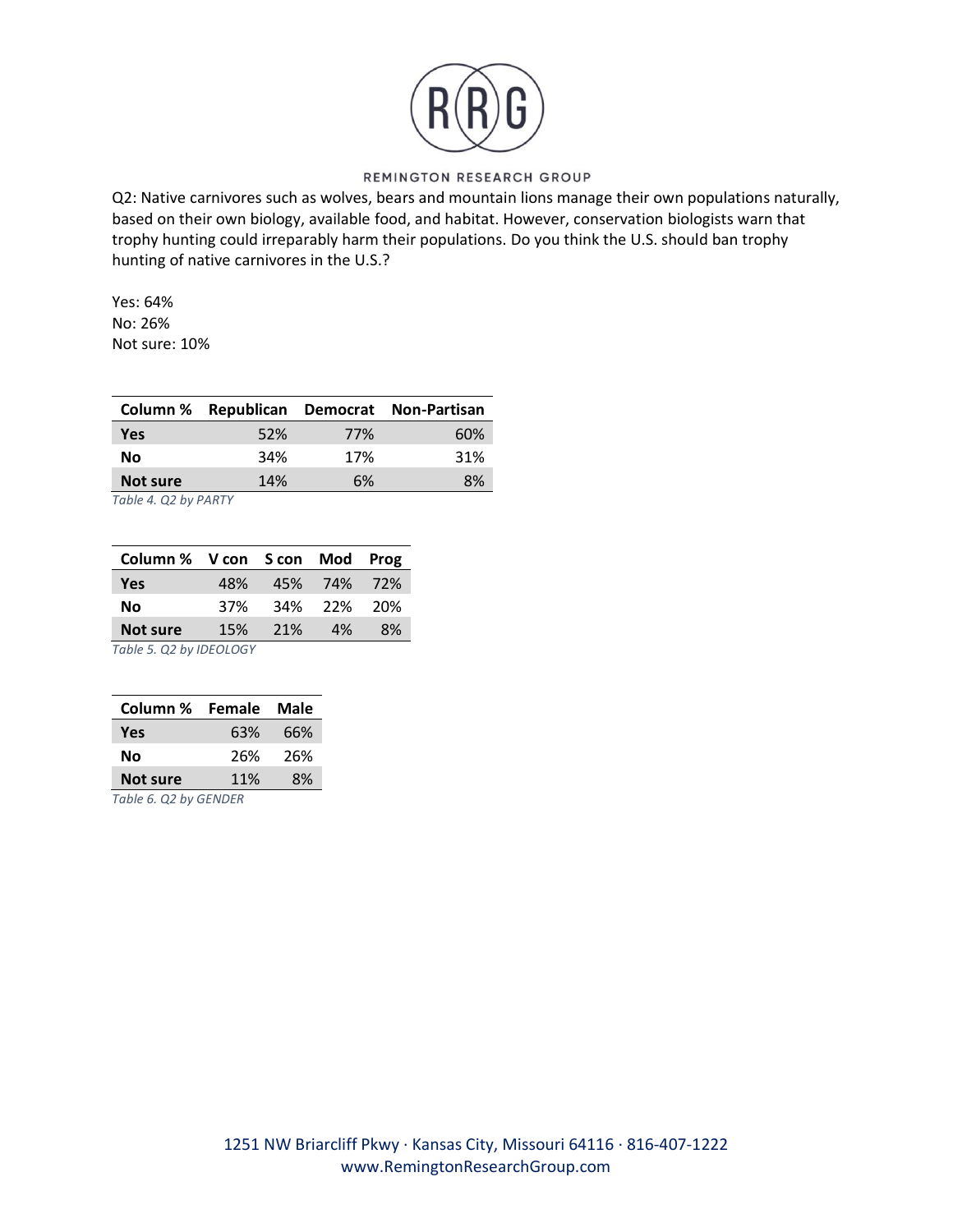

Q3: What is your level of support or opposition to the trophy hunting of the following native U.S. animals: Black bears

Strongly oppose: 58% Somewhat oppose: 18% Somewhat support: 3% Strongly support: 13% No opinion: 7%

| Column %          | Republican | <b>Democrat</b> | <b>Non-Partisan</b> |
|-------------------|------------|-----------------|---------------------|
| St oppose         | 46%        | 71%             | 53%                 |
| So oppose         | 26%        | 15%             | 13%                 |
| So support        | 2%         | 2%              | 6%                  |
| St support        | 17%        | 6%              | 20%                 |
| <b>No opinion</b> | 9%         | 5%              | 8%                  |

*Table 7. Q3 by PARTY*

| Column %                        | V con | S con | Mod | Prog |  |
|---------------------------------|-------|-------|-----|------|--|
| St oppose                       | 56%   | 52%   | 55% | 66%  |  |
| So oppose                       | 16%   | 25%   | 24% | 8%   |  |
| So support                      | 2%    | 9%    | 2%  | 2%   |  |
| <b>St support</b>               | 17%   | 10%   | 10% | 18%  |  |
| <b>No opinion</b>               | 9%    | 5%    | 9%  | 5%   |  |
| $T_0 h l_0 0 0 1 h_1 1000 1001$ |       |       |     |      |  |

*Table 8. Q3 by IDEOLOGY*

| Column %                   | <b>Female</b> | Male |  |  |
|----------------------------|---------------|------|--|--|
| <b>St oppose</b>           | 67%           | 47%  |  |  |
| So oppose                  | 14%           | 24%  |  |  |
| So support                 | 3%            | 2%   |  |  |
| <b>St support</b>          | 10%           | 18%  |  |  |
| <b>No opinion</b>          | 6%            | 9%   |  |  |
| $T_0$ blo $0.03$ by CENDED |               |      |  |  |

*Table 9. Q3 by GENDER*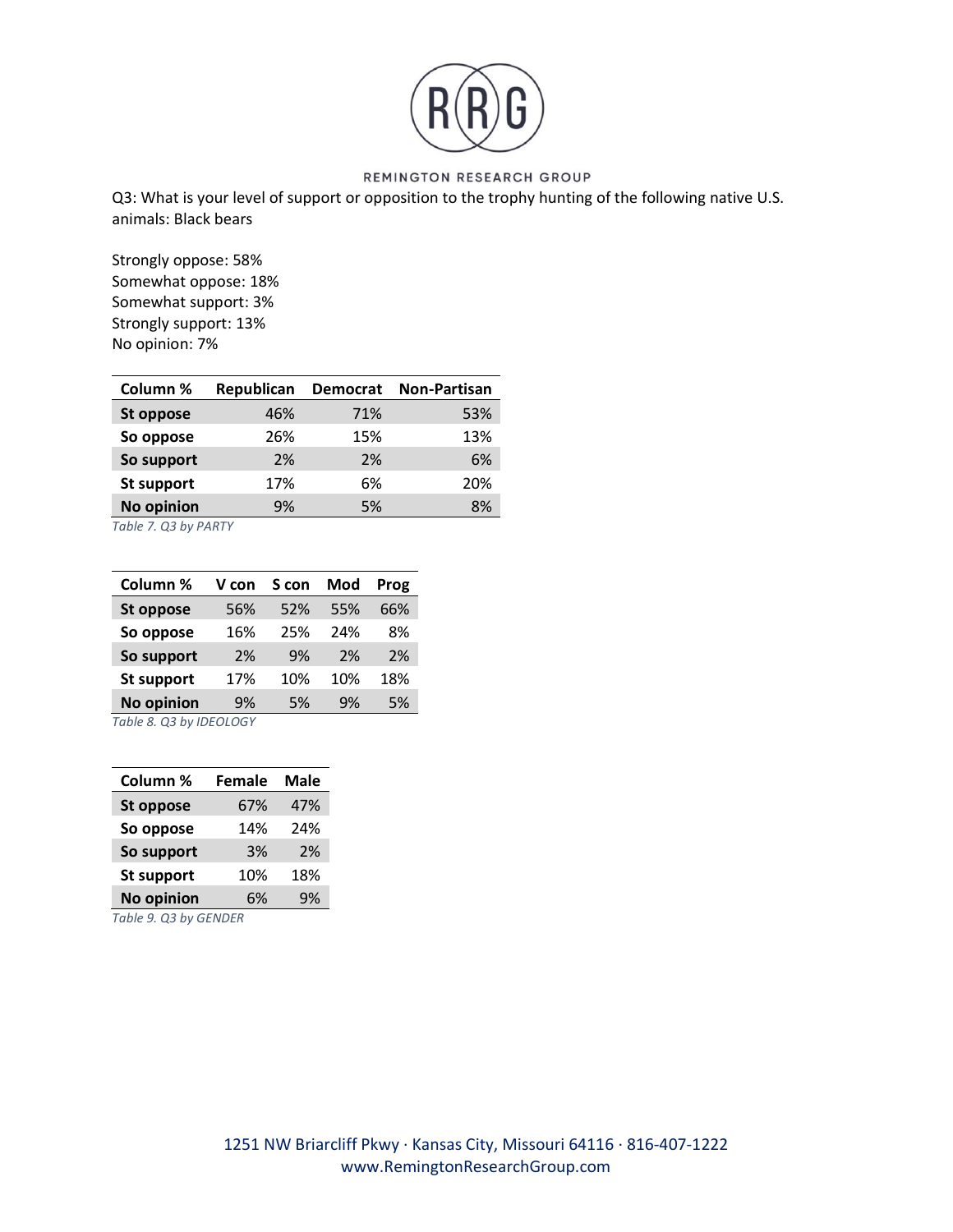

Q4: What is your level of support or opposition to the trophy hunting of the following native U.S. animals: Mountain lions (also known as cougars)

Strongly oppose: 64% Somewhat oppose: 11% Somewhat support: 5% Strongly support: 13% No opinion: 13%

| Column %          | Republican | <b>Democrat</b> | <b>Non-Partisan</b> |
|-------------------|------------|-----------------|---------------------|
| St oppose         | 53%        | 78%             | 59%                 |
| So oppose         | 16%        | 7%              | 9%                  |
| So support        | 9%         | 2%              | 6%                  |
| St support        | 16%        | 9%              | 16%                 |
| <b>No opinion</b> | 7%         | 5%              | 10%                 |

*Table 10. Q4 by PARTY*

| Column %                                   | V con | S con | Mod | Prog |
|--------------------------------------------|-------|-------|-----|------|
| St oppose                                  | 64%   | 54%   | 63% | 74%  |
| So oppose                                  | 5%    | 23%   | 15% | 2%   |
| So support                                 | 5%    | 10%   | 6%  | 2%   |
| <b>St support</b>                          | 15%   | 9%    | 9%  | 20%  |
| No opinion                                 | 11%   | 5%    | 8%  | 2%   |
| $T_{\alpha}$ blo 11 $\alpha$ 4 by IDEQIACV |       |       |     |      |

*Table 11. Q4 by IDEOLOGY*

| Column %               | <b>Female</b> | <b>Male</b> |  |  |
|------------------------|---------------|-------------|--|--|
| <b>St oppose</b>       | 76%           | 51%         |  |  |
| So oppose              | 6%            | 17%         |  |  |
| So support             | 5%            | 6%          |  |  |
| St support             | 10%           | 17%         |  |  |
| <b>No opinion</b>      | 4%            | 10%         |  |  |
| Table 12. Q4 by GENDER |               |             |  |  |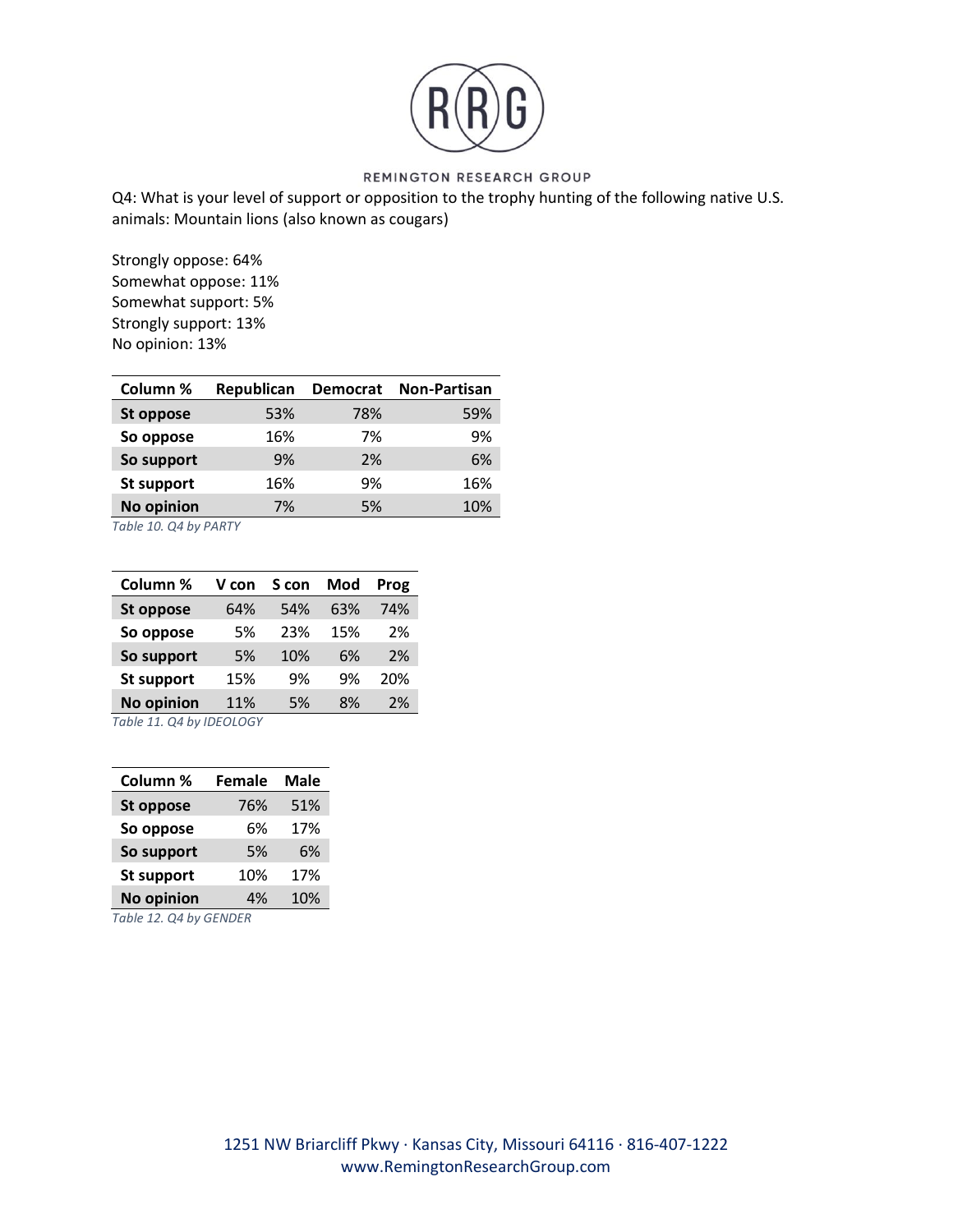

Q5: What is your level of support or opposition to the trophy hunting of the following native U.S. animals: Wolves

Strongly oppose: 64% Somewhat oppose: 11% Somewhat support: 6% Strongly support: 14% No opinion: 6%

| Column %          | Republican | <b>Democrat</b> | <b>Non-Partisan</b> |
|-------------------|------------|-----------------|---------------------|
| St oppose         | 55%        | 74%             | 60%                 |
| So oppose         | 11%        | 10%             | 11%                 |
| So support        | 11%        | 3%              | 3%                  |
| St support        | 17%        | 9%              | 19%                 |
| <b>No opinion</b> | 7%         | 4%              | 7%                  |

*Table 13. Q5 by PARTY*

| Column %                           | V con | S con | Mod | Prog |  |
|------------------------------------|-------|-------|-----|------|--|
| St oppose                          | 59%   | 52%   | 64% | 73%  |  |
| So oppose                          | 8%    | 19%   | 14% | 2%   |  |
| So support                         | 4%    | 15%   | 4%  | 4%   |  |
| <b>St support</b>                  | 20%   | 7%    | 11% | 19%  |  |
| <b>No opinion</b>                  | 9%    | 6%    | 6%  | 2%   |  |
| $T_{\alpha}$ blo 11 OF by IDEOLOCY |       |       |     |      |  |

*Table 14. Q5 by IDEOLOGY*

| Column %               | <b>Female</b> | Male |  |  |
|------------------------|---------------|------|--|--|
| <b>St oppose</b>       | 75%           | 51%  |  |  |
| So oppose              | 7%            | 15%  |  |  |
| So support             | 3%            | 10%  |  |  |
| St support             | 11%           | 18%  |  |  |
| <b>No opinion</b>      | 4%            | 7%   |  |  |
| Table 15. Q5 by GENDER |               |      |  |  |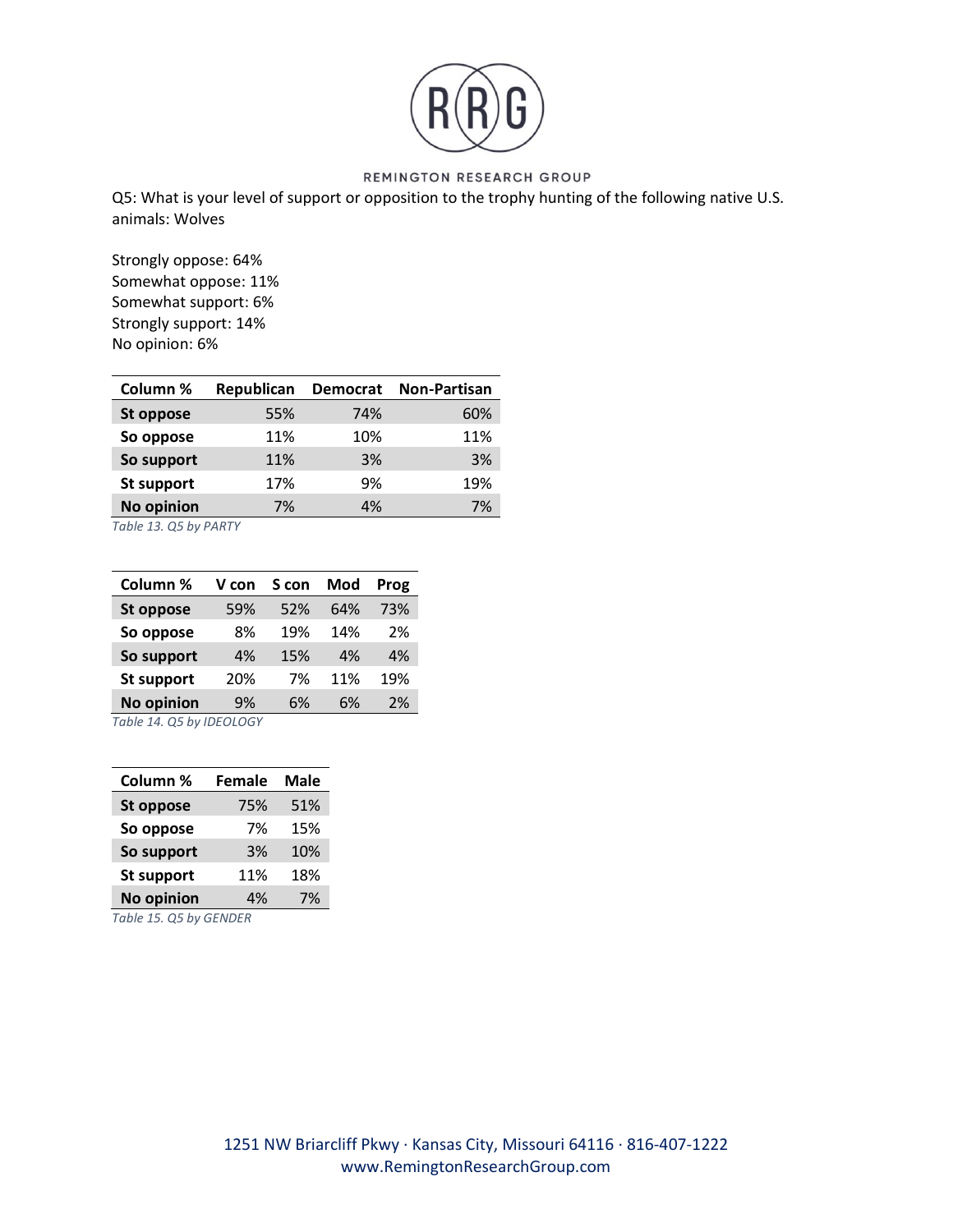

Q6: What is your level of support or opposition to the trophy hunting of the following native U.S. animals: Bobcats

Strongly oppose: 63% Somewhat oppose: 13% Somewhat support: 2% Strongly support: 14% No opinion: 7%

| Column %          | Republican | <b>Democrat</b> | <b>Non-Partisan</b> |
|-------------------|------------|-----------------|---------------------|
| St oppose         | 56%        | 74%             | 56%                 |
| So oppose         | 13%        | 13%             | 13%                 |
| So support        | 2%         | 3%              | 3%                  |
| St support        | 20%        | 7%              | 18%                 |
| <b>No opinion</b> | 9%         | 3%              | 9%                  |

*Table 16. Q6 by PARTY*

| Column %                                            | V con | S con | Mod | Prog |  |
|-----------------------------------------------------|-------|-------|-----|------|--|
| St oppose                                           | 59%   | 56%   | 61% | 74%  |  |
| So oppose                                           | 10%   | 18%   | 17% | 6%   |  |
| So support                                          | 2%    | 3%    | 3%  | 2%   |  |
| <b>St support</b>                                   | 19%   | 15%   | 10% | 16%  |  |
| <b>No opinion</b>                                   | 9%    | 8%    | 9%  | 2%   |  |
| $T_{\alpha}$ blo 17 $\alpha$ c by IDEQI $\alpha$ CV |       |       |     |      |  |

*Table 17. Q6 by IDEOLOGY*

| Column %               | <b>Female</b> | <b>Male</b> |  |  |
|------------------------|---------------|-------------|--|--|
| <b>St oppose</b>       | 70%           | 55%         |  |  |
| So oppose              | 11%           | 15%         |  |  |
| So support             | 3%            | 1%          |  |  |
| St support             | 11%           | 18%         |  |  |
| <b>No opinion</b>      | 4%            | 10%         |  |  |
| Table 18. Q6 by GENDER |               |             |  |  |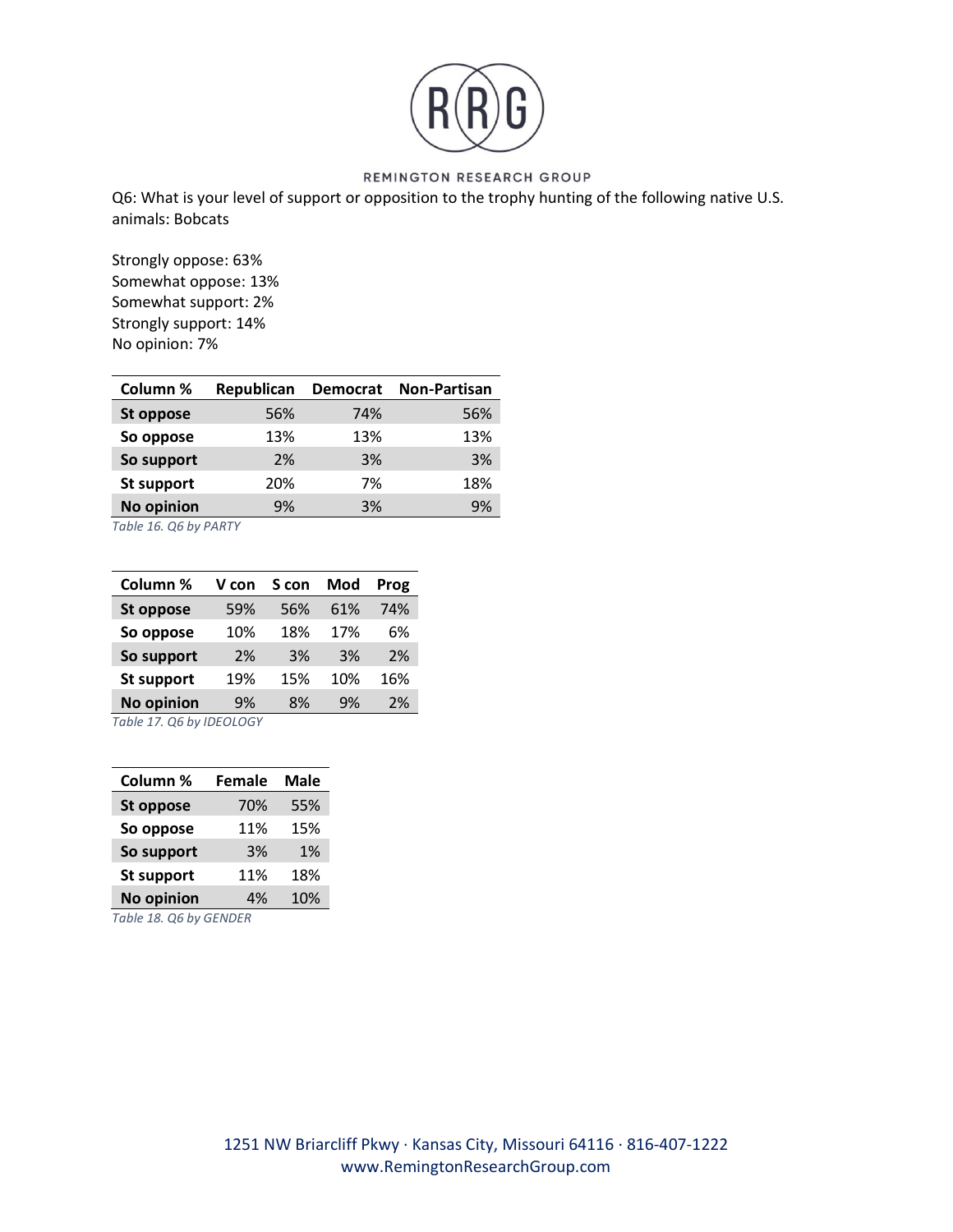

Q7: What is your level of support or opposition to the trophy hunting of the following native U.S. animals: Grizzly bears

Strongly oppose: 63% Somewhat oppose: 10% Somewhat support: 8% Strongly support: 12% No opinion: 7%

| Column %          | Republican | <b>Democrat</b> | <b>Non-Partisan</b> |
|-------------------|------------|-----------------|---------------------|
| St oppose         | 53%        | 72%             | 63%                 |
| So oppose         | 11%        | 13%             | 3%                  |
| So support        | 16%        | 1%              | 9%                  |
| St support        | 15%        | 8%              | 14%                 |
| <b>No opinion</b> | 6%         | 5%              | 11%                 |

*Table 19. Q7 by PARTY*

| Column %                     | V con | S con | Mod | Prog |  |
|------------------------------|-------|-------|-----|------|--|
| St oppose                    | 61%   | 55%   | 61% | 72%  |  |
| So oppose                    | 7%    | 17%   | 10% | 8%   |  |
| So support                   | 7%    | 9%    | 10% | 6%   |  |
| <b>St support</b>            | 19%   | 7%    | 11% | 12%  |  |
| <b>No opinion</b>            | 6%    | 13%   | 8%  | 2%   |  |
| $T_0$ blo 20 07 by IDEOI OCV |       |       |     |      |  |

*Table 20. Q7 by IDEOLOGY*

| Column %               | <b>Female</b> | Male |  |  |
|------------------------|---------------|------|--|--|
| <b>St oppose</b>       | 75%           | 49%  |  |  |
| So oppose              | 5%            | 15%  |  |  |
| So support             | 4%            | 13%  |  |  |
| St support             | 11%           | 13%  |  |  |
| <b>No opinion</b>      | 4%            | 10%  |  |  |
| Table 21. Q7 by GENDER |               |      |  |  |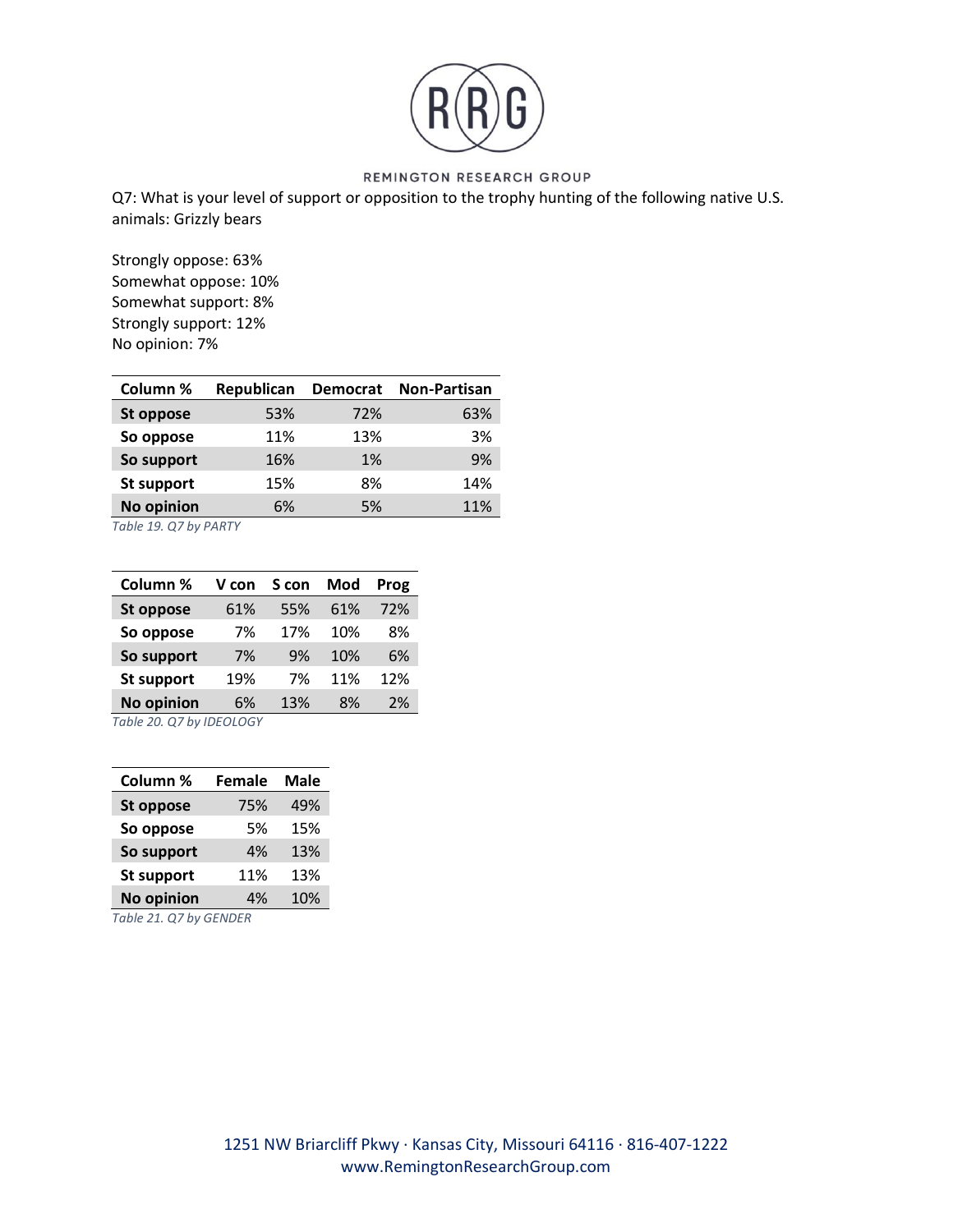

Q8: What is your level of support or opposition to the trophy hunting of the following native U.S. animals: Coyotes

Strongly oppose: 52% Somewhat oppose: 16% Somewhat support: 10% Strongly support: 17% No opinion: 5%

| Column %          | Republican | <b>Democrat</b> | <b>Non-Partisan</b> |
|-------------------|------------|-----------------|---------------------|
| St oppose         | 43%        | 63%             | 49%                 |
| So oppose         | 15%        | 18%             | 16%                 |
| So support        | 17%        | 5%              | 7%                  |
| St support        | 20%        | 11%             | 21%                 |
| <b>No opinion</b> | 5%         | 3%              | 7%                  |

*Table 22. Q8 by PARTY*

| Column %                             | V con | S con | Mod | Prog |  |
|--------------------------------------|-------|-------|-----|------|--|
| St oppose                            | 51%   | 41%   | 49% | 64%  |  |
| So oppose                            | 9%    | 23%   | 20% | 13%  |  |
| So support                           | 7%    | 15%   | 14% | 3%   |  |
| <b>St support</b>                    | 25%   | 15%   | 13% | 18%  |  |
| <b>No opinion</b>                    | 8%    | 5%    | 4%  | 2%   |  |
| $T_0$ blo 22 $\bigcap$ 0 bu IDENINCV |       |       |     |      |  |

*Table 23. Q8 by IDEOLOGY*

| Column %               | <b>Female</b> | Male |  |  |
|------------------------|---------------|------|--|--|
| <b>St oppose</b>       | 62%           | 40%  |  |  |
| So oppose              | 12%           | 22%  |  |  |
| So support             | 9%            | 11%  |  |  |
| <b>St support</b>      | 14%           | 21%  |  |  |
| <b>No opinion</b>      | 3%            | 6%   |  |  |
| Table 24. Q8 by GENDER |               |      |  |  |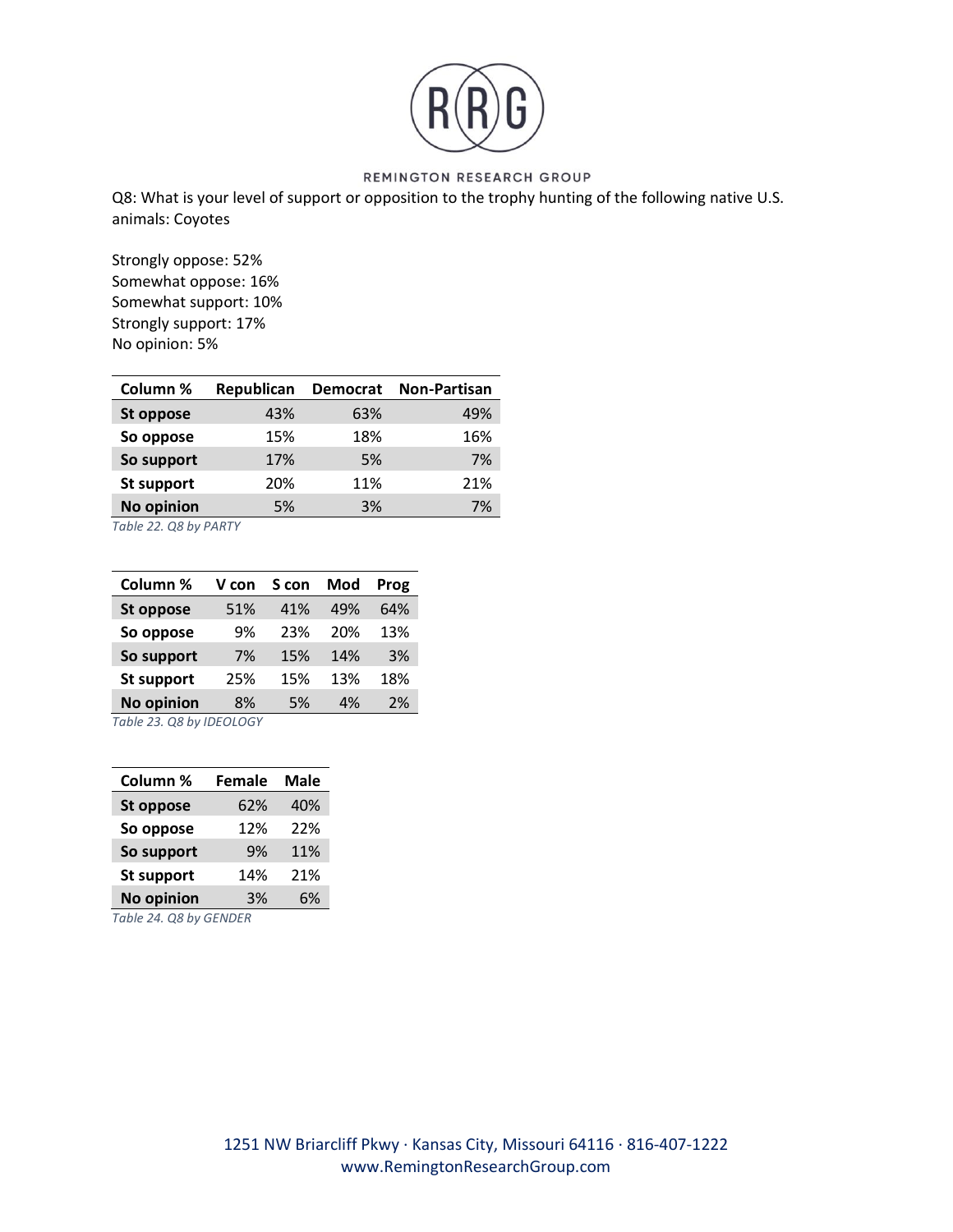

Q9: What is your level of support or opposition to the trophy hunting of the following native U.S. animals: Foxes

Strongly oppose: 68% Somewhat oppose: 10% Somewhat support: 6% Strongly support: 12% No opinion: 4%

| Column %   | Republican | <b>Democrat</b> | <b>Non-Partisan</b> |
|------------|------------|-----------------|---------------------|
| St oppose  | 59%        | 79%             | 62%                 |
| So oppose  | 9%         | 9%              | 11%                 |
| So support | 9%         | 4%              | 5%                  |
| St support | 18%        | 6%              | 14%                 |
| No opinion | 5%         | 2%              | 8%                  |

*Table 25. Q9 by PARTY*

| Column %                                                | V con | S con | Mod | Prog |  |
|---------------------------------------------------------|-------|-------|-----|------|--|
| St oppose                                               | 60%   | 57%   | 71% | 75%  |  |
| So oppose                                               | 8%    | 15%   | 12% | 4%   |  |
| So support                                              | 5%    | 6%    | 6%  | 6%   |  |
| <b>St support</b>                                       | 19%   | 14%   | 9%  | 12%  |  |
| <b>No opinion</b>                                       | 8%    | 8%    | 2%  | 3%   |  |
| $T_0$ blo $2C$ $\Omega$ 0 by IDE $\Omega$ I $\Omega$ CV |       |       |     |      |  |

*Table 26. Q9 by IDEOLOGY*

| Column %                      | <b>Female</b> | Male |  |  |
|-------------------------------|---------------|------|--|--|
| <b>St oppose</b>              | 77%           | 57%  |  |  |
| So oppose                     | 5%            | 15%  |  |  |
| So support                    | 4%            | 8%   |  |  |
| <b>St support</b>             | 16%           |      |  |  |
| <b>No opinion</b><br>5%<br>4% |               |      |  |  |
| Table 27. Q9 by GENDER        |               |      |  |  |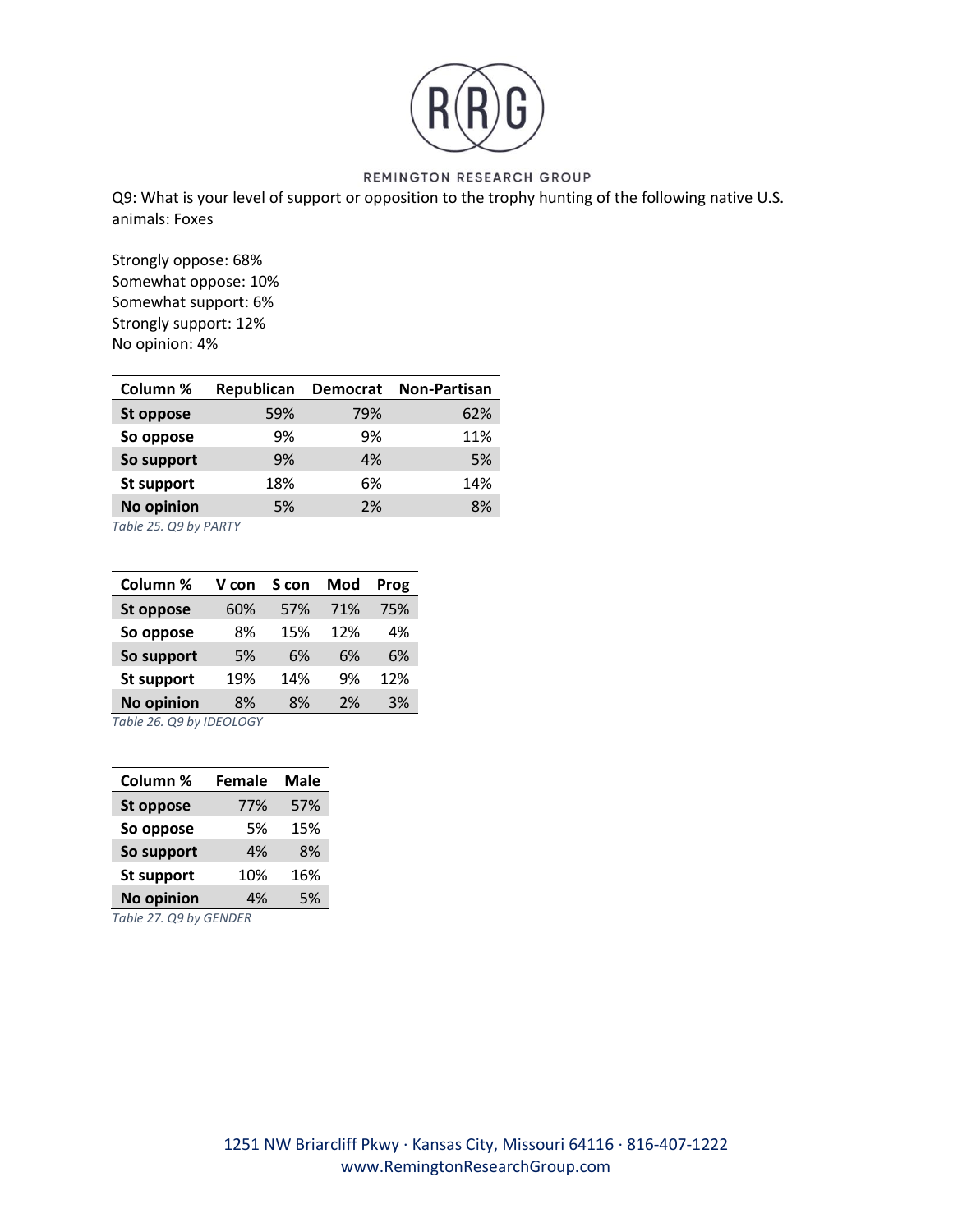

Q10: Every year, the trophy hunting organization Safari Club International holds an auction at their annual convention, where trophy hunting trips for hundreds of rare and iconic animals around the world, as well as hunting trophies and animal parts, are sold to the highest bidder. These items include taxidermy of bear cubs, elephant ears with paintings on them and knives made from giraffe bones. Do you support or oppose auctioning off these kinds of trips and items?

Support: 19% Oppose: 76% Not sure: 15%

| Column %       |     |     | Republican Democrat Non-Partisan |
|----------------|-----|-----|----------------------------------|
| <b>Support</b> | 21% | 12% | 26%                              |
| <b>Oppose</b>  | 73% | 86% | 64%                              |
| Not sure       | 6%  | 2%  | 10%                              |

*Table 28. Q10 by PARTY*

| Column % V con S con Mod                   |     |     |     | Prog |  |
|--------------------------------------------|-----|-----|-----|------|--|
| <b>Support</b><br>21%<br>18%<br>16%<br>21% |     |     |     |      |  |
| Oppose                                     | 73% | 71% | 82% | 72%  |  |
| <b>Not sure</b><br>11%<br>2%<br>6%<br>7%   |     |     |     |      |  |
| Table 29. Q10 by IDEOLOGY                  |     |     |     |      |  |

| Column %                | Male |
|-------------------------|------|
| <b>Support</b>          | 22%  |
| <b>Oppose</b>           | 74%  |
| <b>Not sure</b>         | 5%   |
| Table 30. Q10 by GENDER |      |

1251 NW Briarcliff Pkwy ∙ Kansas City, Missouri 64116 ∙ 816-407-1222 www.RemingtonResearchGroup.com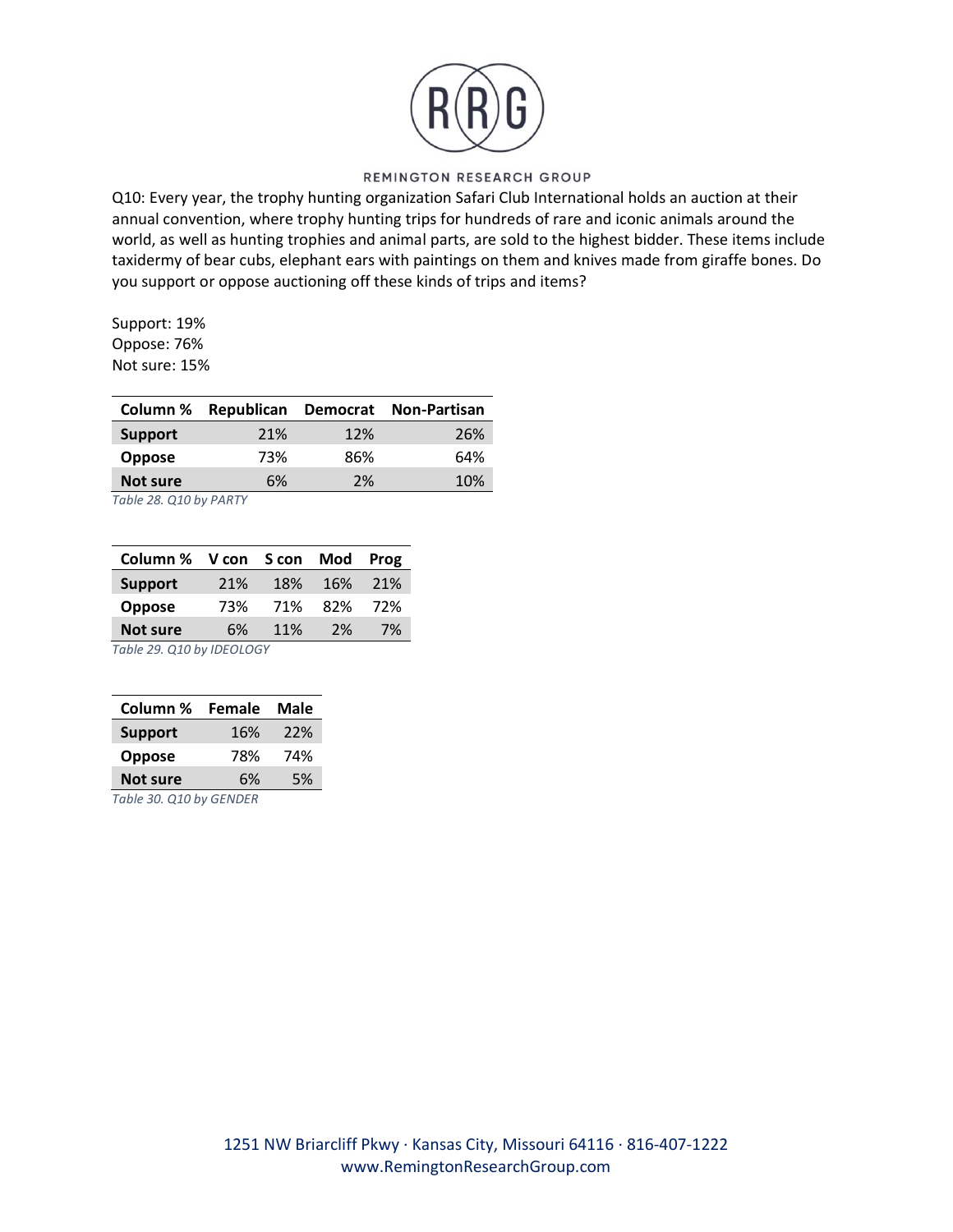

Q11: Wildlife killing contests are a form of trophy hunting in which participants compete in organized events to kill the most, the largest, or even the smallest animals of a given wildlife species for cash and prizes. The wildlife targeted are not killed for their meat or fur and their bodies are often thrown away after the contest is over. Hundreds of bobcats, foxes, coyotes, raccoons, squirrels, or other animals may be killed and tossed away at a single contest, and hundreds of these events are held every year across the U.S. Do you support or oppose wildlife killing contests?

Support: 14% Oppose: 80% Not sure: 6%

| 18%<br><b>Support</b><br>8%<br>77%<br>87%<br><b>Oppose</b> | Column % |    |    | Republican Democrat Non-Partisan |
|------------------------------------------------------------|----------|----|----|----------------------------------|
|                                                            |          |    |    | 19%                              |
|                                                            |          |    |    | 72%                              |
|                                                            | Not sure | 5% | 5% | 9%                               |

*Table 31. Q11 by PARTY*

| Column % V con S con                                 |     |     | Mod        | Prog |  |
|------------------------------------------------------|-----|-----|------------|------|--|
| <b>Support</b>                                       | 19% | 15% | <b>10%</b> | 16%  |  |
| <b>Oppose</b>                                        | 76% | 72% | 85%        | 79%  |  |
| <b>Not sure</b>                                      | 5%  | 13% | .5%        | 5%   |  |
| $T_0 h l_0$ 22 $Q_1$ $A_2$ $h_1$ , $D_1$ $D_2$ $D_1$ |     |     |            |      |  |

*Table 32. Q11 by IDEOLOGY*

| Column %                | Male |  |  |
|-------------------------|------|--|--|
| <b>Support</b>          | 20%  |  |  |
| Oppose                  | 72%  |  |  |
| <b>Not sure</b>         | 8%   |  |  |
| Table 33. Q11 by GENDER |      |  |  |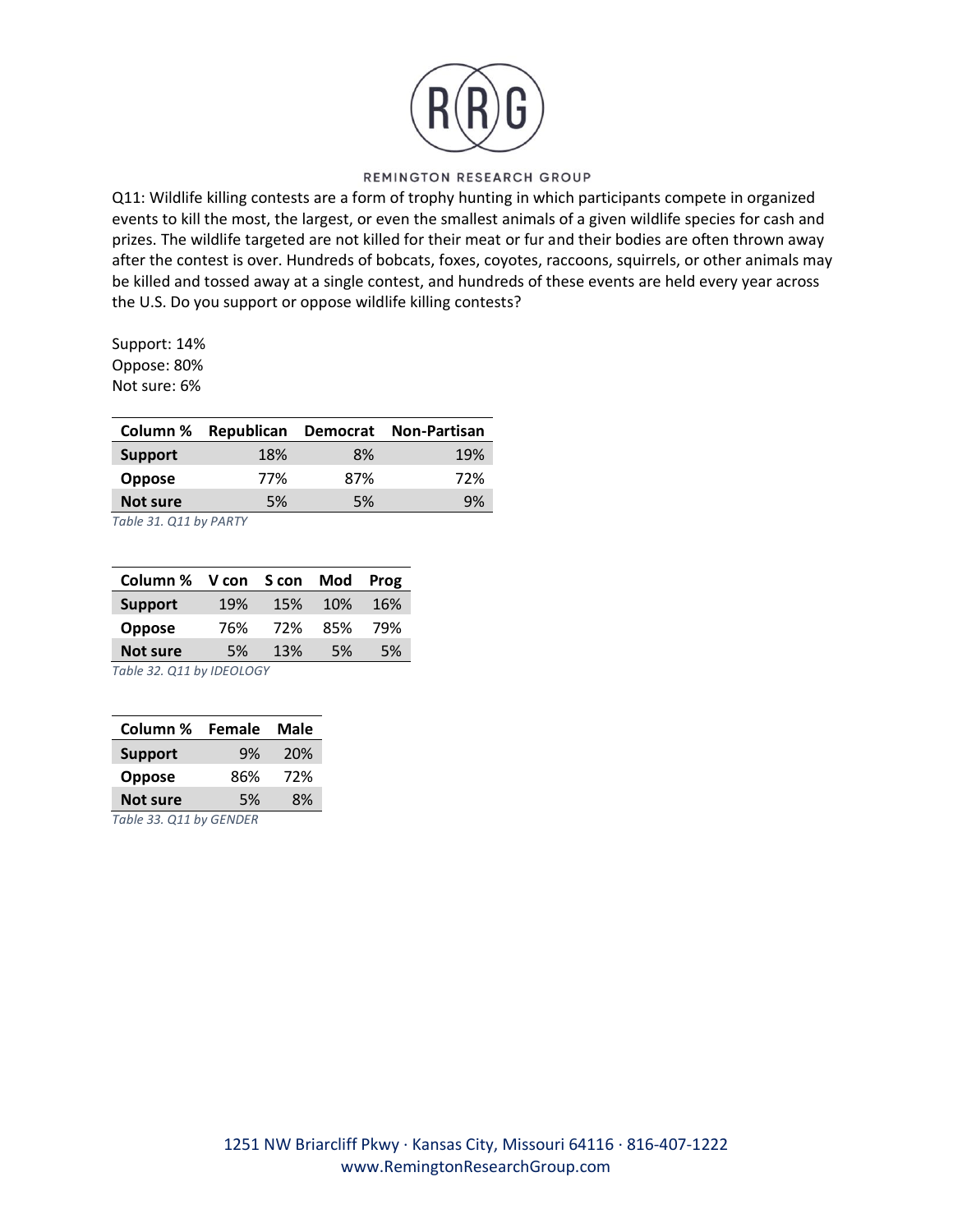

Q12: Some wildlife species that are hunted for trophies are listed under the federal Endangered Species Act as "endangered," meaning they are currently in danger of extinction, or "threatened," meaning they are or are likely to become endangered within the foreseeable future. The U.S. spends millions of dollars every year on programs to recover species listed under the Endangered Species Act. Do you support or oppose allowing the import into the U.S. of trophies of species listed as "endangered" or "threatened" under the Endangered Species Act?

Support: 19% Oppose: 65% Not sure: 16%

| 23%<br>14%<br><b>Support</b>  | Republican Democrat Non-Partisan |
|-------------------------------|----------------------------------|
|                               | <b>20%</b>                       |
| 71%<br>60%<br><b>Oppose</b>   | 60%                              |
| 14%<br><b>Not sure</b><br>16% | 20%                              |

*Table 34. Q12 by PARTY*

| Column % V con S con Mod Prog          |        |     |         |     |  |
|----------------------------------------|--------|-----|---------|-----|--|
| <b>Support</b>                         | $30\%$ |     | 13% 17% | 16% |  |
| <b>Oppose</b>                          | 62%    | 66% | 62%     | 70% |  |
| <b>Not sure</b>                        | 8%     |     | 21% 20% | 14% |  |
| $T_{\alpha}$ blo IE $(11)$ by IDEOIOCV |        |     |         |     |  |

*Table 35. Q12 by IDEOLOGY*

| Column %                      | Male |  |  |  |
|-------------------------------|------|--|--|--|
| <b>Support</b>                | 20%  |  |  |  |
| Oppose                        | 67%  |  |  |  |
| 13%<br><b>Not sure</b><br>19% |      |  |  |  |
| Table 36. Q12 by GENDER       |      |  |  |  |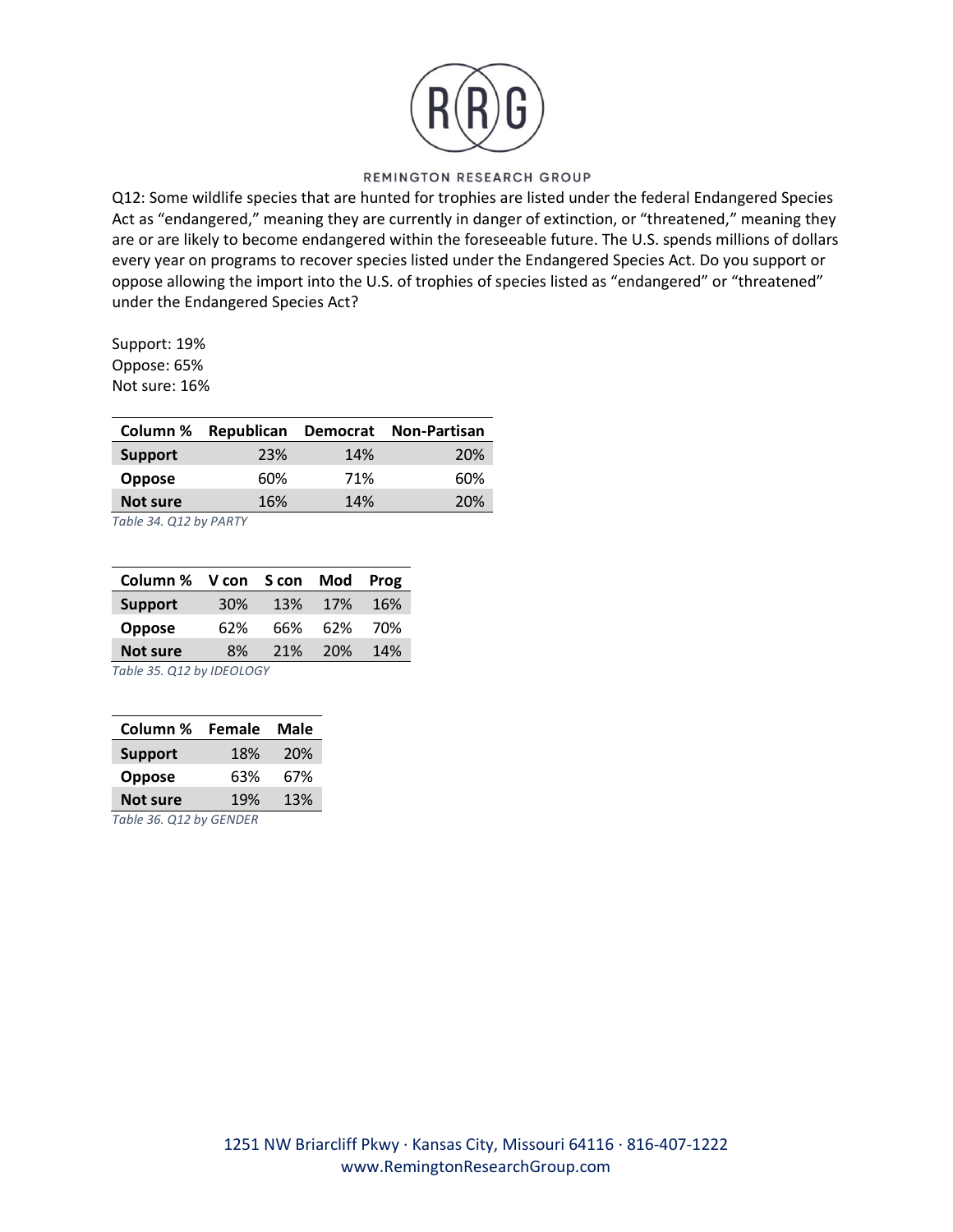

Q13: African lions and elephants are listed as "threatened with extinction" under the Endangered Species Act but are still highly coveted trophies as members of the trophy hunting group Safari Club International's "African Big Five." Knowing this, where do you stand on the trophy hunting of elephants and lions and allowing Americans to import the animal or body parts into the country for trophies?

Support: 10% Oppose: 82% Not sure: 8%

| 14%<br><b>Support</b><br>4% | 14% |
|-----------------------------|-----|
| 78%<br>89%<br>Oppose        | 77% |
| 8%<br><b>Not sure</b><br>6% | 9%  |

*Table 37. Q13 by PARTY*

| Column % V con S con      |     |     | Mod        | Prog |
|---------------------------|-----|-----|------------|------|
| <b>Support</b>            | 15% | 13% | 3%         | 15%  |
| <b>Oppose</b>             | 79% | 80% | 86%        | 80%  |
| <b>Not sure</b>           | 5%  | 7%  | <b>10%</b> | 5%   |
| Table 38. Q13 by IDEOLOGY |     |     |            |      |

| Column %                       | Female | <b>Male</b> |
|--------------------------------|--------|-------------|
| <b>Support</b>                 | 6%     | 14%         |
| <b>Oppose</b>                  | 86%    | 78%         |
| <b>Not sure</b>                | 7%     | 8%          |
| $T - L = 20$ $Q + 2L$ $L = 2L$ |        |             |

*Table 39. Q13 by GENDER*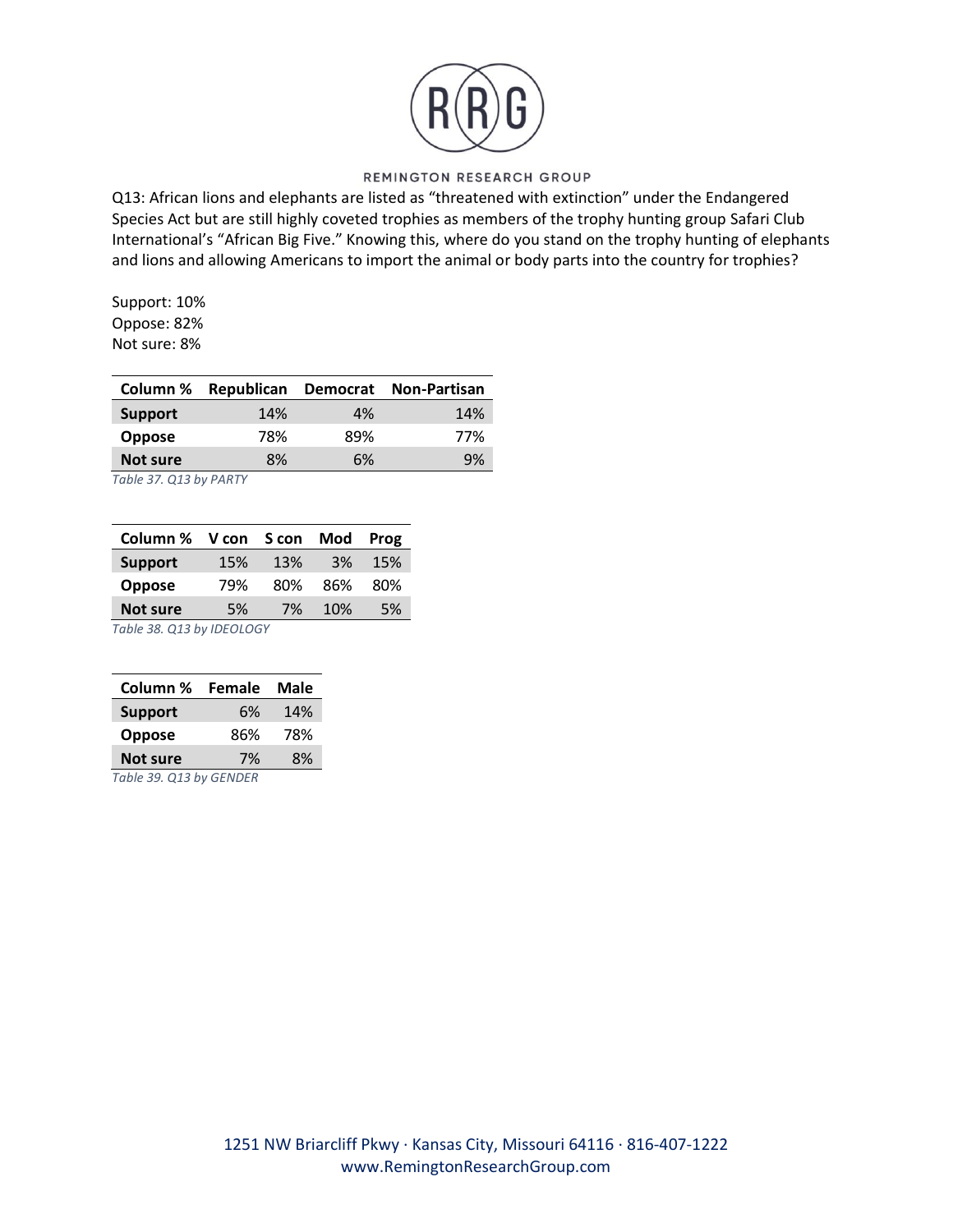

Q14: If your lawmaker(s) *support* trophy hunting, would that make you more likely, or less likely, to vote for them?

More likely: 12% Less likely: 71% No difference: 17%

| Column %       |     |     | Republican Democrat Non-Partisan |
|----------------|-----|-----|----------------------------------|
| <b>Support</b> | 11% | 8%  | 18%                              |
| Oppose         | 66% | 78% | 66%                              |
| Not sure       | 23% | 14% | 16%                              |
|                |     |     |                                  |

*Table 40. Q14 by PARTY*

| Column % V con S con      |            |     | Mod        | Prog |
|---------------------------|------------|-----|------------|------|
| <b>Support</b>            | 15%        | 12% | 6%         | 17%  |
| <b>Oppose</b>             | 68%        | 68% | 74%        | 69%  |
| <b>Not sure</b>           | <b>17%</b> | 20% | <b>20%</b> | 14%  |
| Table 41. Q14 by IDEOLOGY |            |     |            |      |

| Column %                      | <b>Female</b> | Male |
|-------------------------------|---------------|------|
| <b>Support</b>                | 11%           | 12%  |
| <b>Oppose</b>                 | 71%           | 70%  |
| <b>Not sure</b><br>18%<br>18% |               |      |
| Table 42. Q14 by GENDER       |               |      |